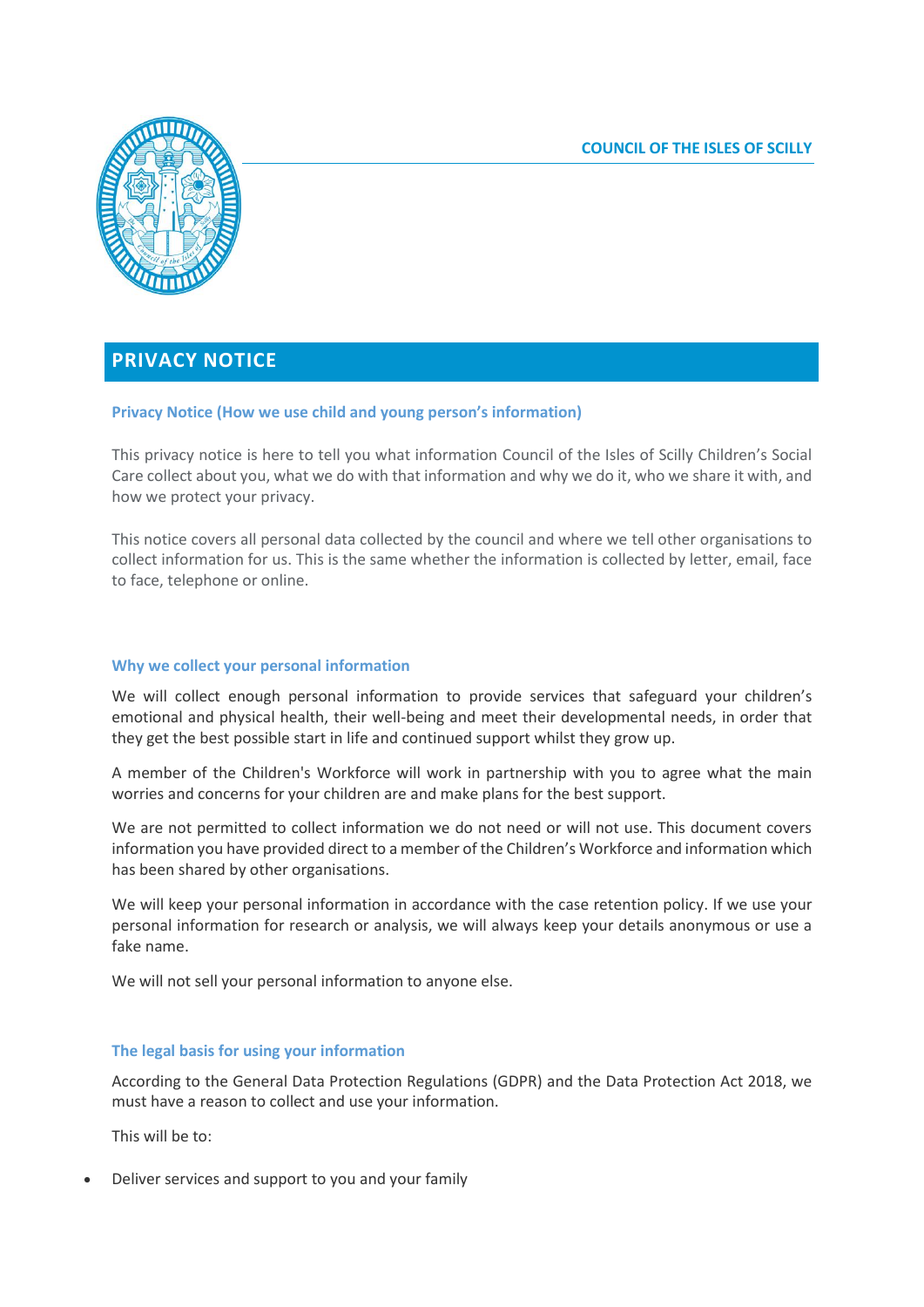- Manage those services we provide to you and your family
- Train and manage the employment of our workers who deliver those services
- Help investigate any worries or complaints you have about your services
- Check the quality of services
- Help with research and planning of new services.

There are a number of legal reasons why we need to collect and use your personal information.

- **Legal obligation:** The information is used to enable the duties placed upon the Local Authority, the Children's Trust and partner agencies who work with children, young people and their families in the Childrens Act 2004, the Children and Young Persons Act 2008 and the Statutory Guidance of 2013, 2015 and 2018, Working Together to Safeguard Children.
- **Public task:** the processing is necessary for us to perform a task in the public interest or for our official functions, and the task or function has a clear basis in law.

We may also need to use sensitive personal information categorised as 'special' which requires more protection to keep it safe. It's often information you would not want widely known and is very personal to you. This may include information that can reveal your:

- Sexuality or sexual health
- Religious or philosophical beliefs or spiritual beliefs
- Ethnicity or nationality
- Physical or mental health
- Genetic or biometric data
- Criminal history

We will take extra care of this data. The legal reason for us to collect and use this personal information is:

- It is necessary to perform our statutory duties and required by law as detailed in the Childrens Act 2004, the Children and Young Persons Act 2008 and the Statutory Guidance of 2013, 2015 and 2018, Working Together to Safeguard Children.
- It is necessary to deliver health or social care services
- It is necessary for archiving, research, or statistical purposes
- $\bullet$

### **Who we may share your information with**

Sometimes we have a legal duty to provide your personal information to other organisations, for example the court service or HMRC.

When we share your information, we will ensure the sharing is lawful, fair, proportionate, relevant and necessary. On that basis, we will share with Practitioners from across the Children's Workforce that are to be part of the team providing support to your family, sometimes referred to as the TAC/F (Team Around the Child/Family) CIN review group or core group.

It is not possible to list here every single agency that this may represent, and who we may share information with or seek information from, if relevant and necessary.

Sometimes we have a legal duty to provide personal information to other organisations. This is often because a court has ordered it for reasons, including:

If a child is taken into care;